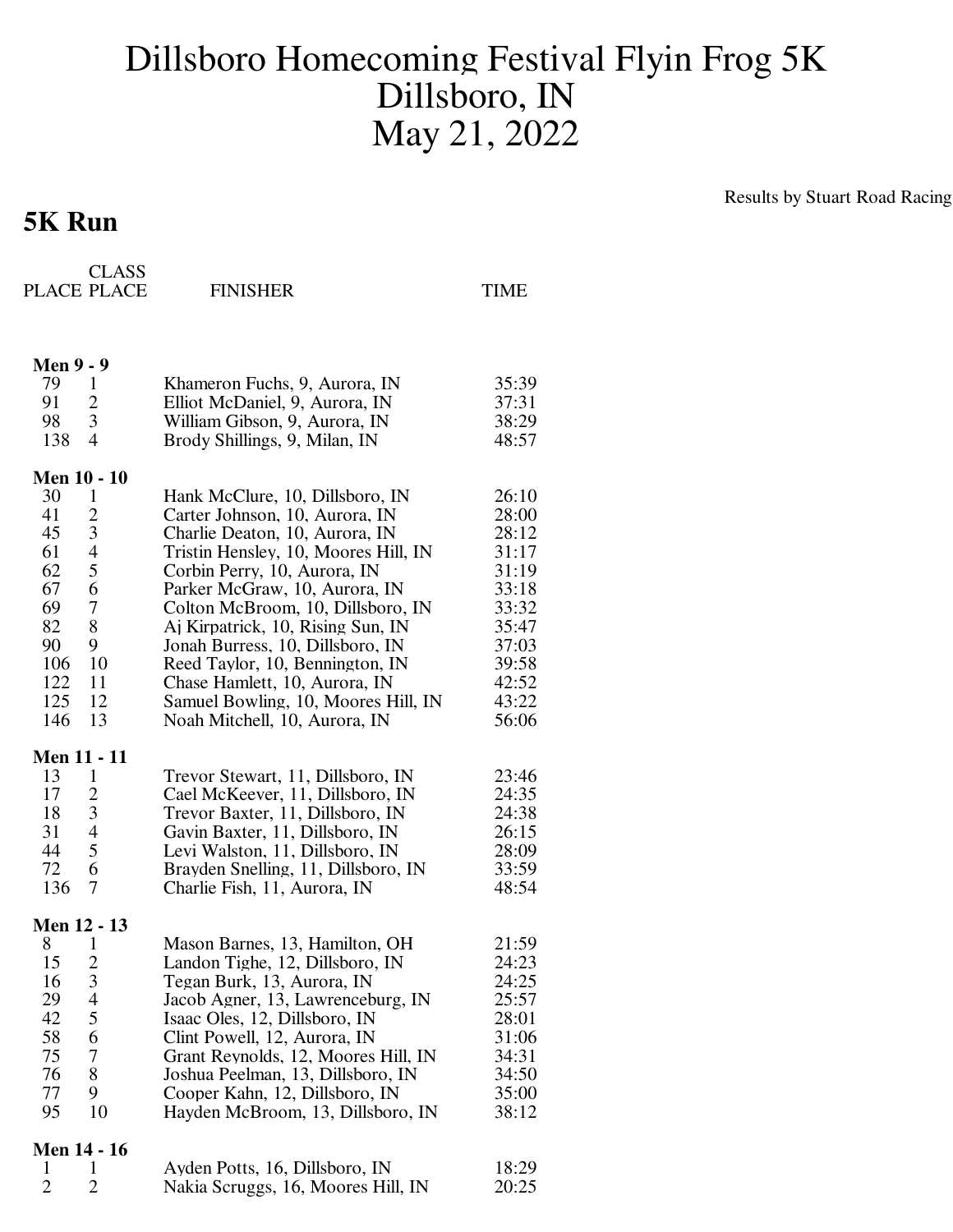| 3<br>3<br>$\overline{4}$<br>4<br>5<br>$\overline{7}$<br>39<br>6<br>$\tau$<br>40<br>88<br>8<br>9<br>129                                              | Gabe Perry, 15, Aurora, IN<br>Jace Works, 14, Elizabethtown, IN<br>Brodie Teke, 15, Aurora, IN<br>Nate Graver, 16, Aurora, IN<br>Exander Graver, 16, Aurora, IN<br>Charles Mayes, 15, Sunman, IN<br>Henry Peters, 15, Osgood, IN                                                                                   | 20:47<br>20:48<br>21:46<br>27:26<br>27:26<br>36:48<br>45:48                   |
|-----------------------------------------------------------------------------------------------------------------------------------------------------|--------------------------------------------------------------------------------------------------------------------------------------------------------------------------------------------------------------------------------------------------------------------------------------------------------------------|-------------------------------------------------------------------------------|
| Men 25 - 29<br>59<br>$\mathbf{1}$<br>66<br>$\overline{2}$                                                                                           | Austin Ridlen, 26, Guilford, IN<br>Nick Stanton, 25, Versailles, IN                                                                                                                                                                                                                                                | 31:15<br>32:52                                                                |
| Men 30 - 34<br>53<br>1<br>142<br>$\overline{2}$                                                                                                     | Dustin Weber, 33, Seymour, IN<br>Daniel Marshall, 34, Milan, IN                                                                                                                                                                                                                                                    | 30:13<br>50:11                                                                |
| <b>Men 40 - 44</b><br>6<br>1<br>2<br>10<br>3<br>11<br>21<br>$\overline{4}$<br>5<br>25<br>36<br>$\overline{6}$<br>52<br>$\tau$<br>65<br>8<br>9<br>74 | Dwayne Steele, 44, Versailles, IN<br>Nathan Deaton, 40, Aurora, IN<br>Brian Potts, 41, Dillsboro, IN<br>Brandon Messmore, 44, Aurora, IN<br>Ben McBroom, 41, Dillsboro, IN<br>John Agner, 43, Lawrenceburg, IN<br>Lonny Allison, 42, Aurora, IN<br>Tim Powell, 40, Aurora, IN<br>Casey Finnegan, 41, Dillsboro, IN | 21:24<br>22:49<br>23:33<br>25:02<br>25:24<br>26:57<br>30:08<br>32:35<br>34:28 |
| Men 45 - 49<br>55<br>1<br>63<br>$\overline{2}$<br>$\overline{\phantom{a}}$<br>94<br>114<br>$\overline{4}$<br>5<br>134                               | Jason Cutter, 46, Versailles, IN<br>Jeremy Perry, 45, Aurora, IN<br>Mike Stewart, 48, Fort Wayne, IN<br>Mike Peters, 49, Osgood, IN<br>Brian Kuntz, 46, Dillsboro, IN                                                                                                                                              | 30:21<br>31:19<br>38:12<br>41:49<br>46:43                                     |
| Men 55 - 59<br>32<br>1<br>47<br>2<br>3<br>50                                                                                                        | Andy Hummel, 56, Moores Hill, IN<br>Mark Kile, 59, Hamilton, OH<br>Bobby Hannah, 57, Rising Sun, IN                                                                                                                                                                                                                | 26:24<br>28:36<br>29:51                                                       |
| Men 60 - 64<br>9<br>1<br>83<br>2<br>104<br>3                                                                                                        | Scot Cunningham, 60, Osgood, IN<br>Dan Rogers, 61, Lawrenceburg, IN<br>Mark Knigga, 62, Greendale, IN                                                                                                                                                                                                              | 22:37<br>35:49<br>39:55                                                       |
| Men 65 - 69<br>26<br>1<br>99<br>$\overline{2}$                                                                                                      | Stephen Stoll, 68, Harrison, OH<br>Larry Weiler, 67, Sunman, IN                                                                                                                                                                                                                                                    | 25:32<br>38:29                                                                |
| Men 70 - 74<br>34<br>1<br>71<br>$\overline{2}$                                                                                                      | Leslie Fix, 70, Shelbyville, IN<br>Ken Hornvach, 70, Batesville, IN                                                                                                                                                                                                                                                | 26:31<br>33:51                                                                |
| Men 75 - 79<br>19<br>1<br>85<br>2<br>3<br>92                                                                                                        | Wayne Doehlamn, 77, Cincinnati, OH<br>Jeffrey Eller, 78, Harrison, OH<br>Lanny White, 75, Hamilton, OH                                                                                                                                                                                                             | 24:40<br>35:52<br>37:31                                                       |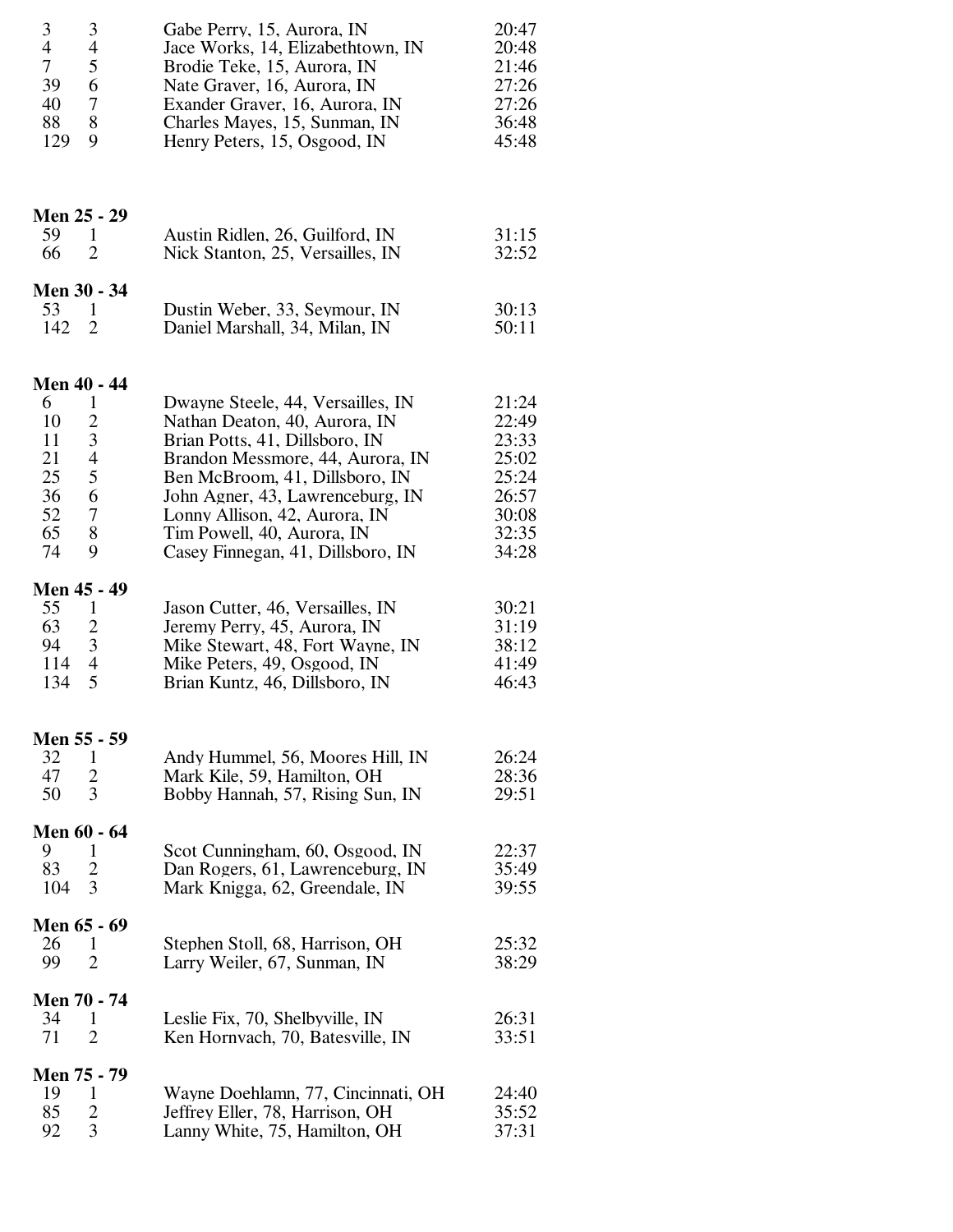|     | <b>CLASS</b><br>PLACE PLACE | <b>FINISHER</b>                     | <b>TIME</b> |
|-----|-----------------------------|-------------------------------------|-------------|
|     | <b>Women 8 - 8</b>          |                                     |             |
| 100 | $\mathbf{1}$                | Reagan Linne, 8, Moores Hill, IN    | 38:52       |
| 139 | $\overline{c}$              | Harper Morris, 8, Aurora, IN        | 49:05       |
| 140 | 3                           | Emaly Terril, 8, Aurora, IN         | 49:16       |
| 144 | $\overline{4}$              | Vivian Cheek, 8, Dillsboro, IN      | 54:53       |
|     | <b>Women 9 - 9</b>          |                                     |             |
| 70  | 1                           | Carlie Griffis, 9, Moores Hill, IN  | 33:36       |
| 117 | $\overline{2}$              | Willow Sargent, 9, Aurora, IN       | 42:09       |
| 127 | 3                           | Ella Reynolds, 9, Moores Hill, IN   | 44:01       |
| 135 | $\overline{4}$              | Teagan Pfaffl, 9, Aurora, IN        | 48:51       |
| 137 | 5                           | Olivia Allison, 9, Aurora, IN       | 48:57       |
| 141 | 6                           | Elle Allison, 9, Aurora, IN         | 49:21       |
| 148 | 7                           | Gracee Pope, 9, Moores Hill, IN     | 1:10:44     |
|     | <b>Women 10 - 10</b>        |                                     |             |
| 35  | 1                           | Hannah Offill, 10, Aurora, IN       | 26:52       |
| 97  | $\overline{c}$              | Charleigh Fox, 10, Sunman, IN       | 38:16       |
| 103 | $\mathfrak{Z}$              | Calli Veid, 10, Dillsboro, IN       | 39:36       |
| 108 | $\overline{4}$              | Rylee Downey, 10, Dillsboro, IN     | 40:17       |
| 116 | 5                           | Kenadee Harris, 10, Moores Hill, IN | 42:02       |
| 118 | 6                           | Andrea Marshall, 10, Milan, IN      | 42:13       |
| 119 | 7                           | Ruby Davidson, 10, Milan, IN        | 42:13       |
| 123 | 8                           | Jozlyn Damico, 10, Aurora, IN       | 42:55       |
| 128 | 9                           | Reagan Ramsay, 10, Lawrenceburg, IN | 44:46       |
| 131 | 10                          | Mariah Thomas, 10, Aurora, IN       | 46:39       |
| 132 | 11                          | Kyla Bildner, 10, Aurora, IN        | 46:40       |

| <b>Women 11 - 11</b><br>33<br>1<br>43<br>$\overline{2}$<br>3<br>78<br>4<br>113 | Avery Deaton, 11, Aurora, IN<br>Karaleigh Oles, 11, Dillsboro, IN<br>Elizabeth Powell, 11, Aurora, IN<br>Layla Vazquez, 11, Aurora, IN | 26:30<br>28:03<br>35:02<br>41:05 |
|--------------------------------------------------------------------------------|----------------------------------------------------------------------------------------------------------------------------------------|----------------------------------|
| <b>Women 12 - 13</b><br>27<br>1                                                | Kynnlee McClure, 12, Dillsboro, IN                                                                                                     | 25:32                            |
| <b>Women 14 - 16</b><br>14<br>1<br>24<br>$\overline{c}$<br>3<br>56<br>4<br>96  | Lauren Agner, 15, Lawrenceburg, IN<br>Ava Brandt, 14, Aurora, IN<br>Olivia Graver, 14, Aurora, IN<br>Ella Seymour, 14, Dillsboro, IN   | 24:21<br>25:14<br>30:34<br>38:13 |
| <b>Women 17 - 19</b><br>37<br>1<br>$\overline{2}$<br>49                        | Emma Cesene, 17, Aurora, IN<br>Izabella Bear, 17, Aurora, IN                                                                           | 27:00<br>29:33                   |
| <b>Women 20 - 24</b><br>20<br>1<br>111<br>$\overline{2}$<br>3<br>121           | Ashley Sedler, 23, Aurora, IN<br>Samantha Scott, 22, Aurora, IN<br>Christian Combs, 23, Dillsboro, IN                                  | 24:59<br>40:41<br>42:35          |
| <b>Women 25 - 29</b><br>57<br>1<br>87<br>2                                     | Katy Espich, 28, Cleves, OH<br>Danielle Rogers, 29, Greendale, IN                                                                      | 31:05<br>36:41                   |

133 12 Avalee Kuntz, 10, Dillsboro, IN 46:43 13 Payton Young, 10, Aurora, IN 55:46

 $1:10:44$